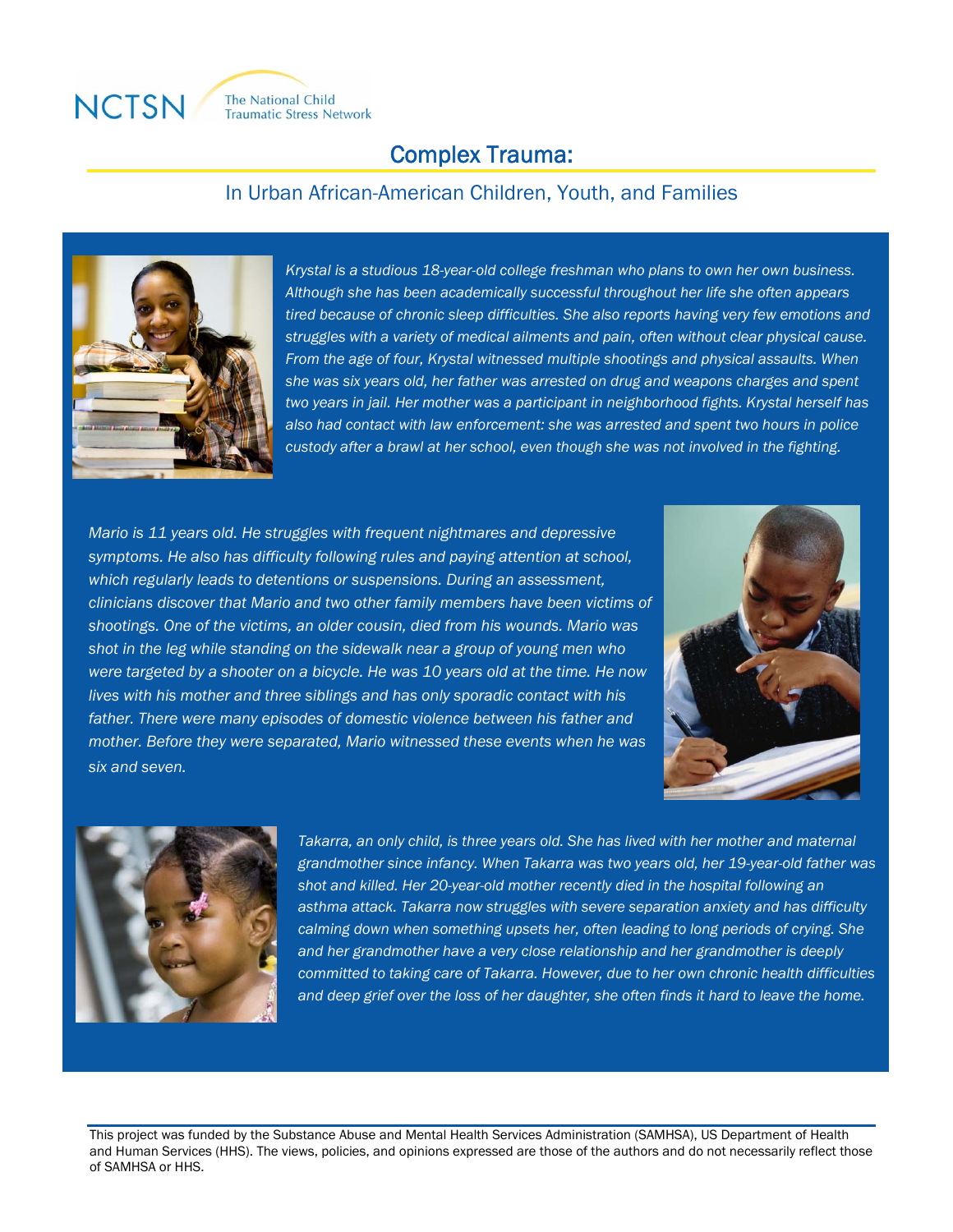### *WHAT IS COMPLEX TRAUMA?*

*The term complex trauma describes both children's exposure to multiple traumatic events, often of an invasive, interpersonal nature, and the wide-ranging, long-term impact of this exposure. These events are severe and pervasive, such as abuse or profound neglect. They usually begin early in life and can disrupt many aspects of the child's development and the formation of a self. Since these adversities frequently occur in the context of the child's relationship with a caregiver, they can interfere with the child's ability to form a secure attachment bond. Many aspects of a child's healthy physical and mental development rely on this primary source of safety and stability.*

All of the children described above have histories of complex trauma. Like Krystal, Mario, and Takarra, many children with complex trauma histories suffer "layers" of traumatic events, such as physical and sexual abuse, witnessing domestic and community violence, separation from family members, and revictimization by others. In fact, the initial traumatic events and children's responses to them can render them more vulnerable to being revictimized. Complex trauma can have devastating effects on a child's physiology; emotions; ability to think, learn, and concentrate; impulse control; self-image; and relationships with others. Across the life-span, complex trauma is linked to a wide range of problems, including addiction, chronic illness, depression and anxiety, self-harming behaviors, and reactive aggression.

When children live in family, home, and community environments that do not provide consistent safety, comfort, and protection, they may develop coping skills just to survive and function day-to-day. As described in the opening vignettes, children may be highly distrustful of others, shut down their ability to feel, or become very good at hiding their emotions from others. These kinds of adaptations make sense as self-protection in environments where physical and/or emotional threats are ever-present. In situations of relative safety, however, these adaptations may be counterproductive and interfere with the child's capacity to live, love, and be loved.

# "RACE," STRUCTURAL VIOLENCE, AND COMPLEX TRAUMA

Urban African-American children are at very high risk for complex trauma exposure. Black children living in racially and economically segregated communities are more likely than children in other communities to live in poverty, to be placed in foster or substitute care, to be exposed to both familial and community violence, to lose a loved one to violent death, to have a family member incarcerated, to experience contacts with police and the justice system, or to become homeless. When children are physically injured, witness violent episodes, or have friends or loved ones who have been killed or injured, they must then every day navigate streets that are constant reminders of traumatic events.

Cases of individual exposure to trauma do not occur in isolation. In addition to the high rates of exposure to trauma and other types of adversities, African-American children and families must cope with the effects of historical trauma and the intergenerational legacy of racism. In spite of progress, the legacy of slavery can be found in many areas of American society.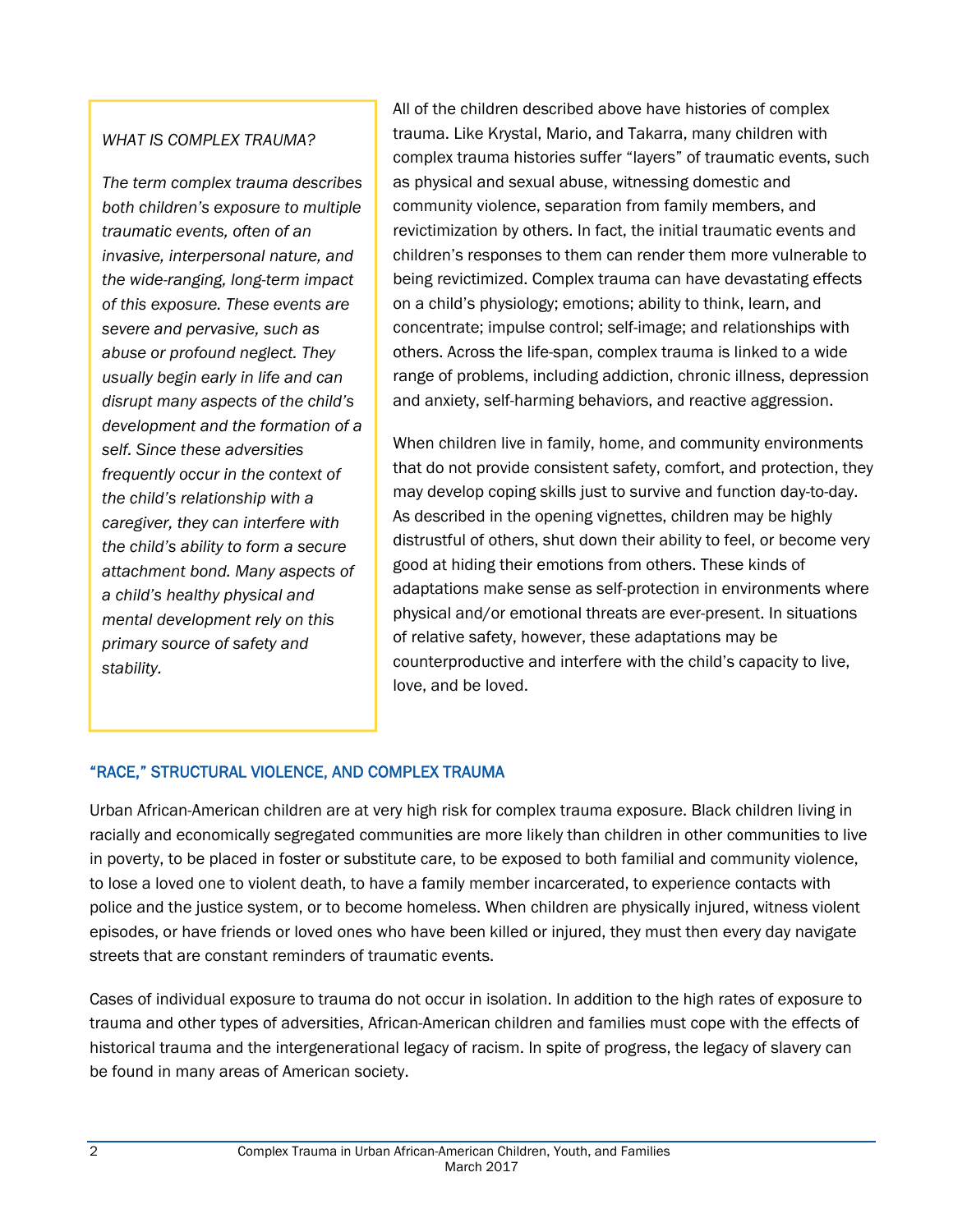Racial disparities still pervade American life, as seen with the disproportionate rates of incarceration and often lethal violence directed at African Americans by both law enforcement officers and civilians. For urban African-American children and families, traumatic events are born out of a vicious cycle of poverty, lack of access to resources, poor educational opportunities, and histories of abuse. There is increasing evidence that the direct experience of racism and race-based stressors is a strong predictor of emotional distress, psychiatric symptoms, and the development of PTSD.

## CHALLENGES TO PROVIDING SERVICES

Despite an overwhelming need for mental health services, African-American families face barriers to obtaining these services. The Surgeon General's report, *Mental Health: Culture, Race and Ethnicity* (U.S. Department of Health and Human Services, 2001), identifies several factors that impede African American utilization of mental health services. In addition to a widespread lack of insurance coverage, culturally bound attitudes toward mental illness and mental health treatment lead to an underutilization of mental health services among African-American populations. According to the Surgeon General's report, African Americans are 2.5 times more likely to fear mental health treatment than their

*African-American children and youth, who are among the most likely members of our society to be exposed to trauma, are also among the least likely to receive the services that could prevent the development of trauma-related emotional and behavioral difficulties.* 

white counterparts. This fear has both historical and present-day origins. The African-American experience in America is, unfortunately, rife with "episodes of subjugation and displacement." This history of racism and oppression leads to a variety of race-based exclusions, including limited access to, and underutilization of, both primary and mental health care systems.

Trauma-informed resources are particularly lacking. Combined with other barriers, this often means that African-American children and youth, who are among the most likely members of our society to be exposed to trauma, are also among the least likely to receive the services that could prevent the development of trauma-related emotional and behavioral difficulties. Children's trauma-related struggles can be

*All too often, rather than understanding children's behaviors as developmental adaptations to their traumatic circumstances, systems pathologize or criminalize their behavior.* 

misdiagnosed, resulting in their receiving ineffective intervention or no intervention at all. All too often, rather than understanding children's behaviors as developmental adaptations to their traumatic circumstances, systems pathologize or criminalize their behavior, labeling them as mentally ill or having a conduct disorder. These labels, rather than helping youth to get the assistance they need, frequently have a detrimental impact, increasing the likelihood of negative outcomes.